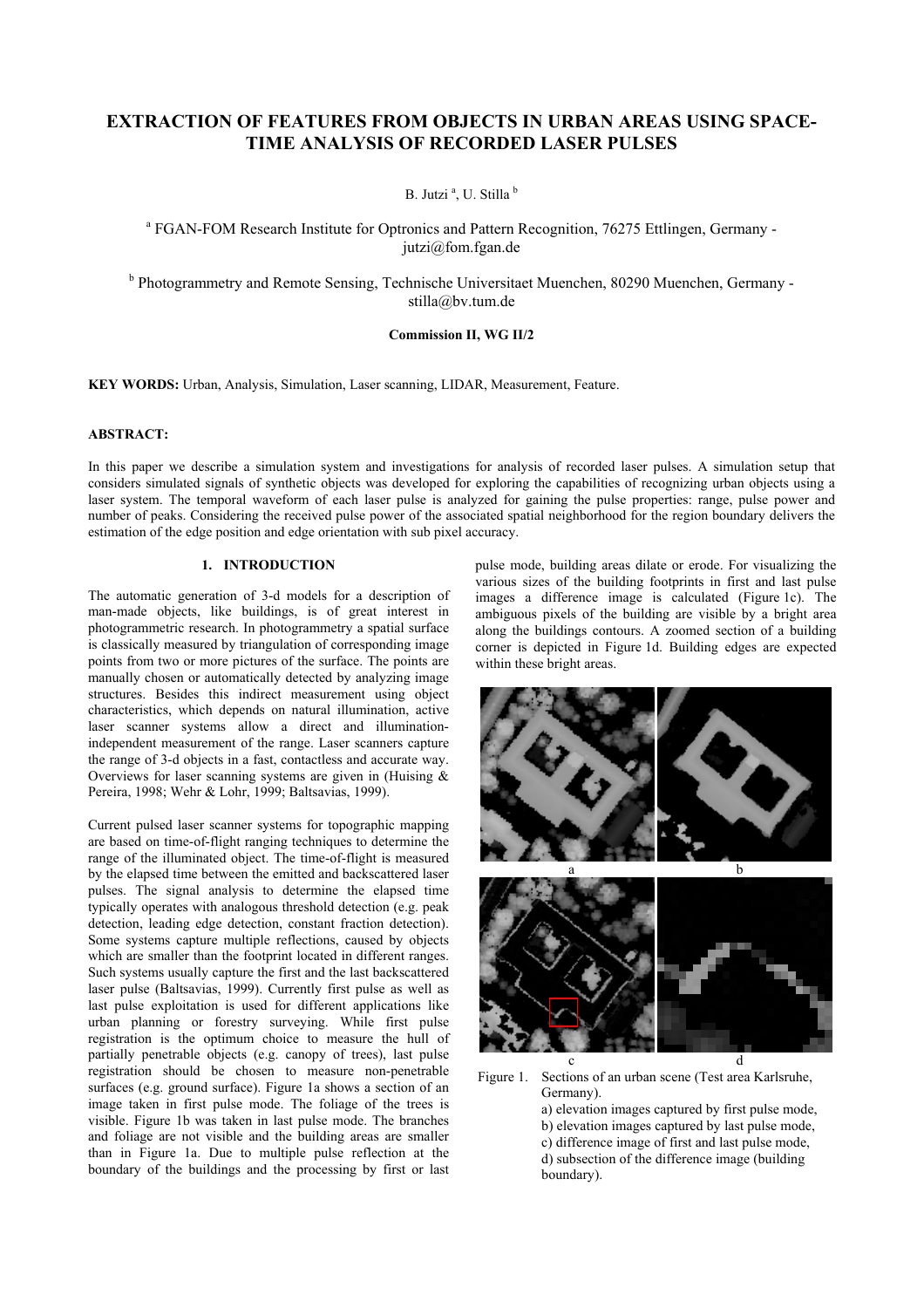

Figure 2. Simulation setup: data generation (left), and analysis (right)

Beside the first or last pulse exploitation the complete waveform in between might be of interest, because it includes the backscattering characteristic of the illuminated field. Investigations on analyzing the waveform were done to explore the vegetation concerning the bio mass, foliage or density (e.g. trees, bushes, and ground). NASA has developed a prototype of a Laser Vegetation Imaging Sensor (LVIS) for recording the waveform to determine the vertical density profiles in forests (Blair *et al.*, 1999). The spaceborne Geoscience Laser Altimeter System (GLAS) determines distance to the Earth's surface, and a profile of the vertical distribution of clouds and aerosols. In some applications (e.g. observation of climate changes), clouds are objects of interest. But, clouds can also be considered as obstacles, which limit the visibility of the illuminated object.

Apart from the range measurement of laser scanner systems some systems deliver a single reflectance value derived from the intensity or the power of the backscattered laser light. The intensity is determined by the signal maximum and the power by signal integration of the measured laser light and gives radiometric information about the surveyed area. This intensity (power) value can be used for separating segments of artificial objects from vegetation (Hug & Wehr, 1997; Maas, 2001) or perfectly textured 3-d scene models (Sequeira *et al.*, 1999). Vosselman (2002) suggested considering the reflectance strength of the laser beam response to estimate and improve the accuracy of reflectance edge positions.

In this paper we describe a simulation system and investigations for analysis of recorded laser pulses. In Section 2 a short overview on the simulation setup we used is described. The data generation is presented in Section 3. In Section 4 the processing chain for the data analysis is explained.

### **2. OVERVIEW OF THE SIMULATION SETUP**

We focus on the aforementioned problem of measurement situations on building boundaries. A simulation setup that considers simulated signals of synthetic objects was build up for exploring the capabilities of recognizing urban objects using a laser system. The simulation setup is split in *data generation* which is described in Section 3 and *data analysis* in Section 4. A schematic illustration of the simulation setup is depicted in Figure 2.

The *data generation* can be carried out by a simulation or a measurement of the temporal waveform. By the use of a 3-d *scene representation* for the building model (Figure 2-1) and the *extrinsic orientation* parameter for sensor position and orientation (Figure 2-2), the model is *sampled* to get a highresolution range and reflectance image (Figure 2-3). The resolution has to be higher than the scanning grid we want to simulate for further processing. Considering the temporal and spatial *laser pulse description* is relevant for modeling the laser pulse (Figure 2-4). To simulate the *scanning* of the laser system, the values of grid spacing and the divergence of the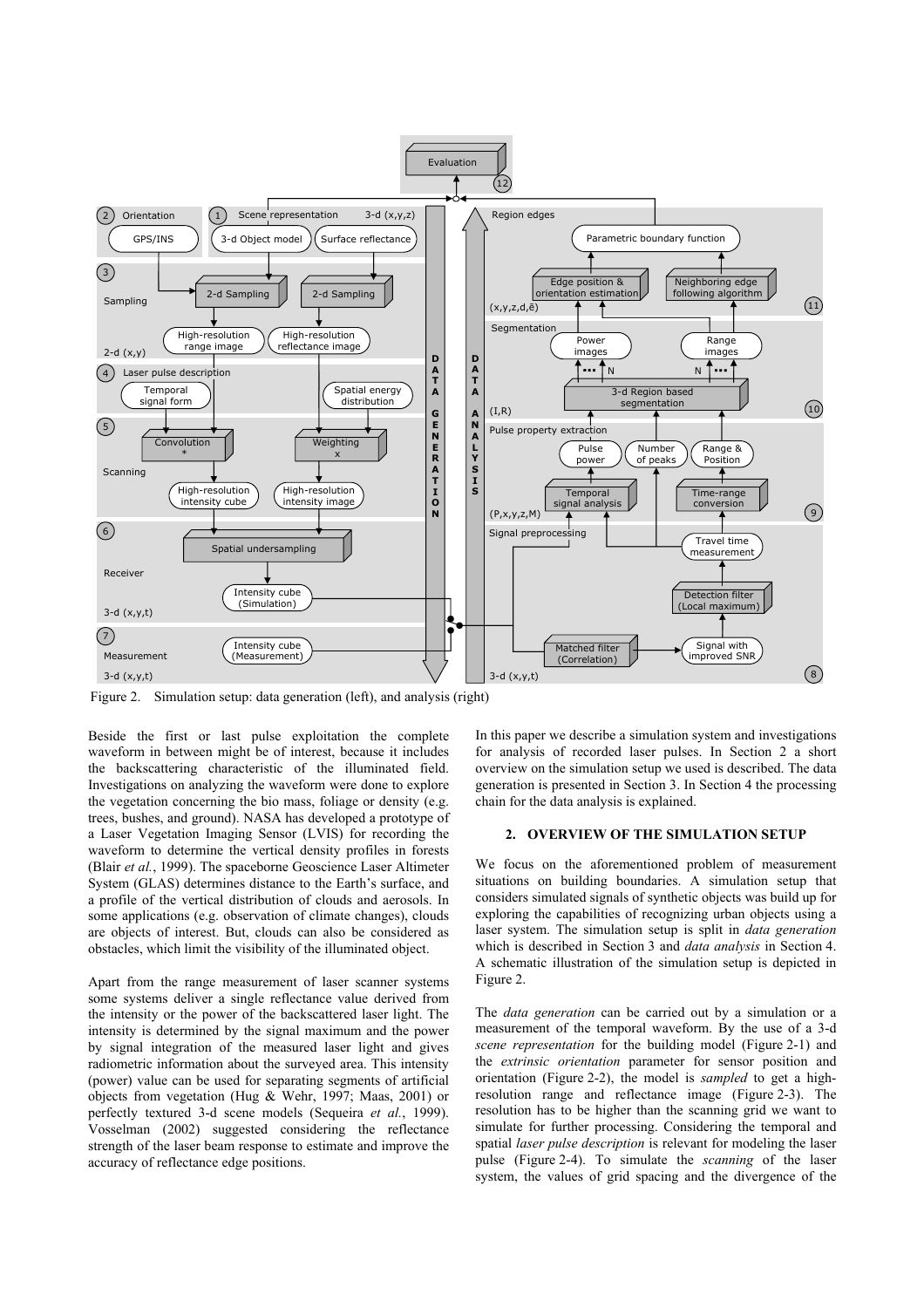laser beam are used for convolving the high-resolution range image with the temporal waveform and weighting the highresolution reflectance image with the spatial energy distribution (Figure 2-5). The spatial undersampling of the high resolution data is comparable to focusing the laser beam on the detector of the *receiver* (Figure 2-6). This kind of processing generates an intensity cube where the values correspond to the intensity of the signal. The simulation should give a realistic description of what we would expect from the measurement (Figure 2-7).

To improve the estimate of the building's edge position the intensity cube is processed (*data analysis*). Processing starts with the matched filtering for *signal preprocessing* of the intensity cube to increase the accuracy of the range measurement and improve the detection rate (Figure 2-8). Then each detected pulse is investigated for characteristic properties with *pulse property extraction* to get an enhanced description of the illuminated surface (Figure 2-9). By the use of the determined pulse properties a region based *segmentation* algorithm generates range and power images for region descriptions to handle the ambiguity of multiple reflections at the same spatial position (Figure 2-10). Analyzing the pulse power in the associated spatial neighborhood of the *region edges* estimates the edge position and edge orientation with sub pixel accuracy (Figure 2-11). Finally, for evaluation the received parametric boundary function of the region edges has to be compared with the 3-d object model (Figure 2-12).

## **3. DATA GENERATION**

For simulating the temporal waveform of the backscattered pulses a *scene model* (i) and a *sensor model* (ii) is required.

### **3.1 Scene modeling**

#### **3.1.1** Scene representation

For a 3-d scene representation, our simulation setup considers geometric and radiometric features of the illuminated surface in the form of 3-d object models with homogeneous surface reflectance. Figure 3 shows a 3-d object model with a homogeneous surface reflectance of the building in Figure 1 based on VRML (Virtual Reality Modeling Language).



Figure 3. 3-d object model with homogeneous surface reflectance

## **3.1.2** Sampling

The object model with homogeneous surface reflectance is then sampled higher than the scanning grid we simulate and process, because with the higher spatial resolution we simulate the spatial distribution of the laser beam. Considering the position and orientation of the sensor system we receive a highresolution range image (Figure 4) and reflectance image. Depending on the predetermined position and orientation of the sensor system, various range images can be captured.



Figure 4. High-resolution range image

### **3.2 Sensor modeling**

The sensor modeling considers the specific properties of the sensing process: the position and orientation of the sensor, the laser pulse description, scanning and the receiver properties.

#### **3.2.1** Orientation

To simulate various aspects a description of the extrinsic orientation of the laser scanning system with a GPS/INS system is used.

#### **3.2.2** Laser pulse description

The transmitted laser pulse of the system is characterized by specific pulse properties (Jutzi et al., 2003a). We assume a radial symmetric Gaussian spatial distribution and a temporal exponential function as an approximation for the laser pulse.

#### **3.2.3** Scanning

Depending on the scan pattern of the laser scanner system, the grid spacing of the scanning and the divergence of the laser beam a sub-area of the high-resolution range image is processed. By convolving the sub-area of the range image with the temporal waveform of the laser pulse, we receive a highresolution intensity cube. Furthermore the corresponding subarea of the high-resolution reflectance image is weighted with the spatial energy distribution of the laser beam (Gaussian distribution at the grid line  $\pm 2\sigma$ ) to take into account the amount of backscattered laser light for each reflectance value. Then we have a description of the backscattered laser beam with a higher spatial resolution than necessary for processing.

#### **3.2.4** Receiver

By focusing the beam with its specific properties on the detector of the receiver, the spatial resolution is reduced and this is simulated with a spatial undersampling of the sub-areas.

Finally we receive an intensity cube that considers the scanning width of the simulated laser scanner system and the temporal description of the backscattered signal. Because each reflectance value in the sub-area is processed by undersampling, multiple reflections are considered with the backscattered signal.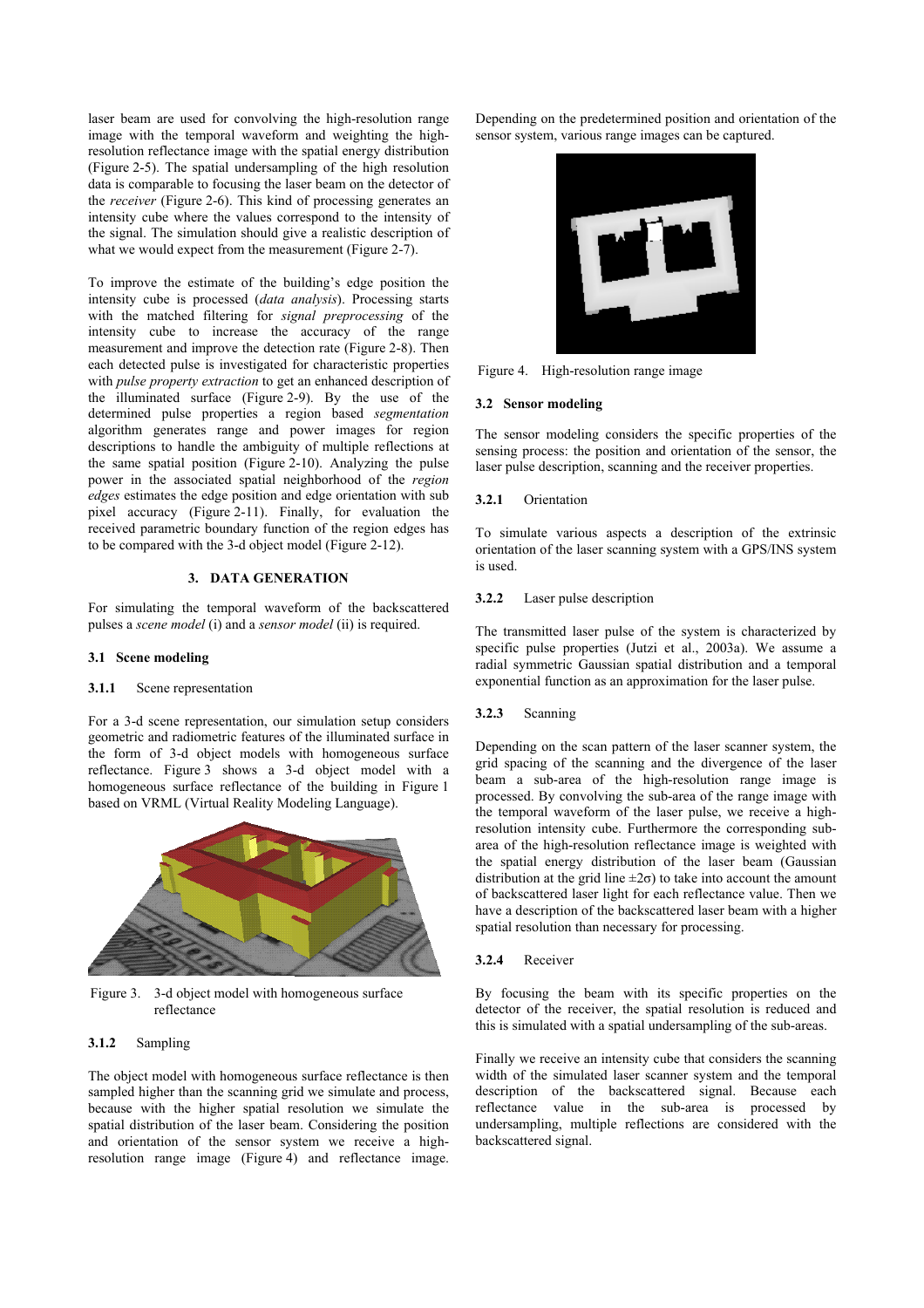## **4. DATA ANALYSIS**

Algorithms are developed and evaluated with simulated signals of synthetic objects.

First, a signal preprocessing of the intensity cube with a matched filter is implemented to increase the precision of the range measurement and improve the detection rate. These results are used to analyze the waveform of each pulse for gaining the pulse properties: range, pulse power and number of peaks. Then the pulse properties are processed with a region based segmentation algorithm. By the use of images the region boundary pixels derived from multiple reflections at the same spatial position are shared by separate regions. Considering the received pulse power of the associated spatial neighborhood for the region boundary delivers the estimation of the edge position and edge orientation with sub pixel accuracy.

## **4.1 Signal preprocessing**

The data analysis starts with the detection of pulses in the temporal signal of the intensity cube. Usually this signal is disturbed by various noise components: background radiation, amplifier noise, photo detector noise etc. Detecting the received signal of the pulse in noise and extracting the associated travel time of the pulse is a well-known problem and is discussed in detail in radar techniques (Mahafza, 2000; Osche, 2002; Skolnik, 1980) and system theory (Papoulis, 1984; Turin, 1960; Unbehauen, 1996). Due to this problem matched filters are used.

To improve the range accuracy and the signal-to-noise ratio (*SNR*) the matched filter for the signal of the backscattered pulse has to be determined. In practice, it is difficult to determine the optimal matched filter. In cases where no optimal matched filter is available, sub-optimum filters may be used, but at the cost of decreasing the SNR. With the assumption that the temporal deformation of the received signal can be neglected and the waveform is uniformly attenuated (isotropic attenuation by reflection or transmission of the pulse) the signal of the emitted pulse is the best choice for the matched filter determination.

Let us further assume that the noise components of the system mentioned above are sufficiently described by white noise with the constant factor  $N_0$ . Furthermore the signal energy of the pulse is known as *E*, and the maximum *SNR* occurs if the signal and the filter match. In this case the associated travel time *t* of the delayed pulse is  $t_0$  and the *SNR* is described by

$$
SNR(t_0) = \frac{2E}{N_0} \tag{1}
$$

An interesting fact of this result is that the maximum of the instantaneous *SNR* depends only on the signal energy of the emitted pulse and the noise, and is independent of the waveform.

The matched filter is computed by the cross-correlation  $R_{XS}$ between the signal of the emitted pulse *x* and the received signal *s*. We obtain the output signal  $\gamma$  with a local maximum at the delay time *τ*.

$$
y(t) = R_{\rm xs} \left( t - \tau \right) \tag{2}
$$

Then the output signal with improved SNR is analyzed by a detection filter for local maxima to determine the travel time of the pulse. By using the correlation signal for processing the travel time a higher accuracy is reached than by operating on the waveform. This is because the specific pulse properties (e.g. asymmetric shape, spikes) are taken into account and so less temporal jitter can be expected. For the detection the preservation of the waveform has no relevance, only maximizing the *SNR* is important.

Furthermore, the range resolution of the laser scanning system generally depends on the temporal width of the emitted pulse. Short pulses decrease the average signal power and the associated *SNR*. To increase the temporal pulse width *T* without decreasing range resolution we need to consider pulse compression. The typical time-bandwidth product of a conventional system is  $BT \approx 1$ , but with an increasing bandwidth *B* of the receiver and a corresponding waveform the range resolution *∆R* is improved and we obtain with the speed of light *c* 

$$
\Delta R = \frac{c}{2B} \,. \tag{3}
$$

Then the improved range resolution of the laser scanner system is inversely proportional to the bandwidth.

### **4.2 Pulse property extraction**

Depending on the size of the focused surface geometry in relation to the laser beam (footprint and wavelength) different properties can be extracted (Jutzi & Stilla, 2003b). In this paper we focus on the properties range, pulse power and number of peaks.

- The range value is processed to determine the distance from the system to the illuminated surface.
- The pulse power value is computed to get a description for the reflectance strength of the illuminated area.
- The number of peaks is considered to locate the boundaries of an object with multiple reflections.

For determining the property values of each pulse the intensity cube is processed in different ways. First the range value is found from the measured travel time of pulse by the matched filter. Then the travel time is used to locate the area of interest in the intensity cube for temporal signal analysis. We integrate this area with the received signal *s* for the pulse power value *P* 

$$
P = \frac{1}{2T} \int_{-T}^{T} s^2(t) dt
$$
 (4)

Integrating the intensity over a small area instead of quantizing a single value has the advantage of decreasing the noise influence (Vosselman, 2002).

Finally the number of peaks is determined by the number of detected reflections for each emitted pulse. The number of detected pulses depends on the threshold adjustment for the local maximum detection of the matched filter output signal.

### **4.3 Segmentation**

The segmentation of the range values provides a higher level model formation. Segmentation considers the spatial neighborhood of detected pulses to generate surface primitives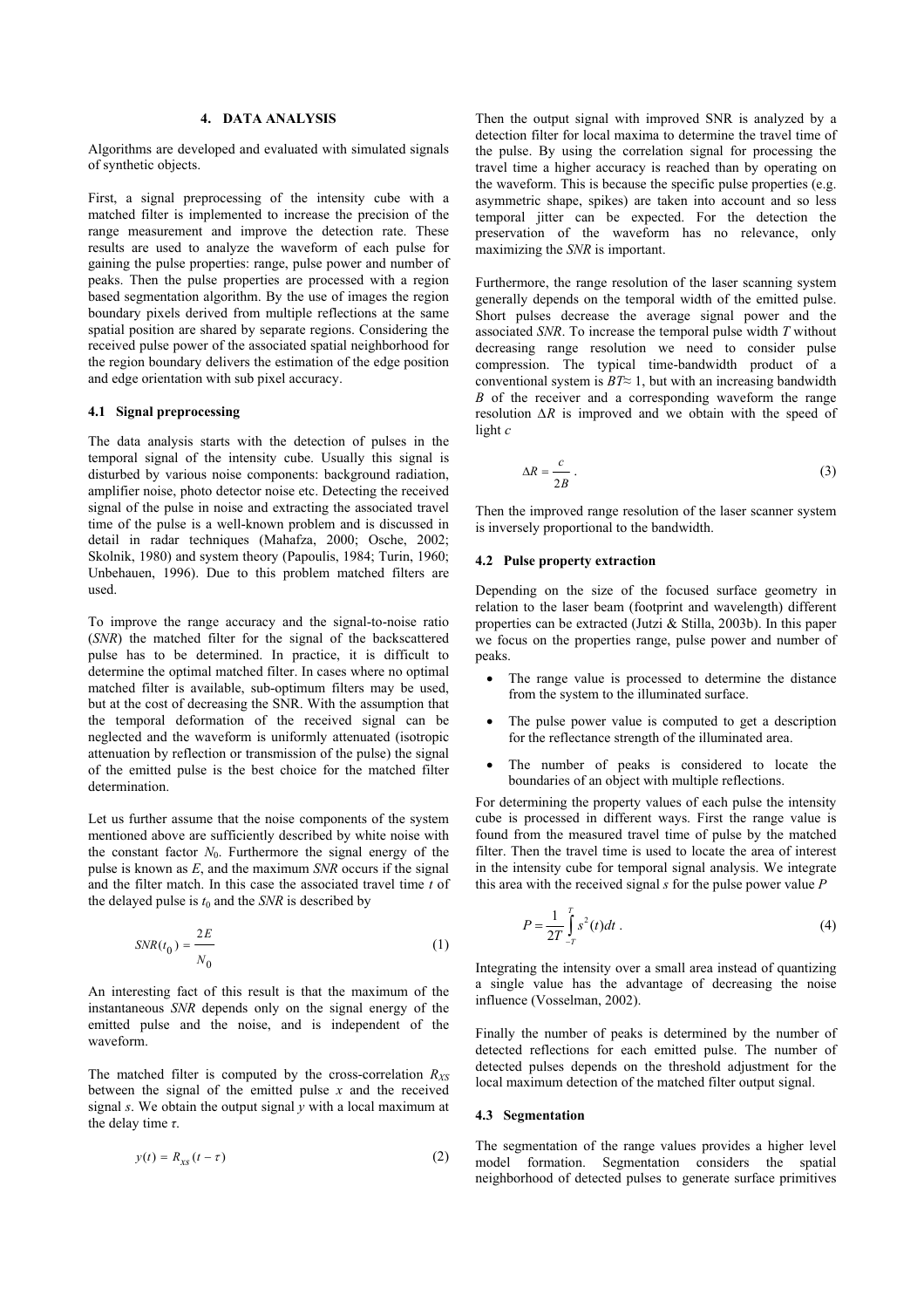in the form of regions. Separating the pulse properties range and power in regions is fundamental to handling the ambiguity of multiple reflections at the same spatial position. Boundary pixels are labeled as shared pixels belonging to background and foreground. Figure 6 illustrates the region definition.

The computed region *N* consisting of range values is described by the range image  $R_N$ . Then the pulse power values of the same pulses are used to generate the power image  $I_N$ . In this manner we receive a corresponding representation of all determined regions  $(N = 1, 2, 3, \ldots)$ .

The region boundary mainly contains pixels derived from multiple reflections. The region interior is characterized by single reflections and fills up the region to the boundary. The region background is labeled with zero pixel values. Generally it can be said that nonzero pixels belong to the region and zero pixels constitute the background.



Figure 6. Region components definition

An iterative region growing algorithm considers the range properties of all pulses in the spatial neighborhood: if the range difference of a pulse and the proofing pulse is below a given threshold, then the pulse is connected and grouped as a new element to this region. Samples of range and power images as segmentation results are depicted in Figure 7.



e)-h) power image  $I_{N=1}$ ,  $I_{N=2}$ ,  $I_{N=3}$ ,  $I_{N=4}$ 

### **4.4 Region edges**

For physical edge description a data driven region boundary (edges) approach similar to the algorithm of Besl (1988) is used. This approach generates a parametric function representation of the region boundary for higher level processing. To refine the region boundary the estimation of edge position and edge orientation from received pulse power and analysis of the spatial neighborhood is proposed.

First each power image  $I_N$  is processed with a 4-neighboring edge following algorithm to determine a parametric function representation of the region boundary. The algorithm traces the exterior boundary of the region *N* in the power image  $I<sub>N</sub>(x, y)$ . As output for each trace, we construct two boundary parameterization functions  $x_N(s)$  and  $y_N(s)$  containing the row and column coordinates of the connected boundary pixels. Additionally the boundary range function  $z<sub>N</sub>(s)$  can be found using the range image.

Figure 8 shows an example of an exterior edge description with the three parameter boundary functions  $x_{N=2}(s)$ ,  $y_{N=2}(s)$ ,  $z_{N=2}(s)$ of the region  $N=2$  and corresponding power image  $I_N$  with overlaid boundary.



Figure 8. Edge description: parameter functions a)  $x_{N=2}(s)$ , b)  $y_{N=2}(s)$ , c)  $z_{N=2}(s)$ , d) power image  $I_{N=2}$  with overlaid outer boundary function

Figure 9a shows a 3-by-3 pixel neighborhood including a region boundary labeled *E*, the region interior *I* and the region background *B*. By assuming a straight edge from the upper left pixel to the center pixel the line is undetermined without further information. A sample of possible edges  $\bar{e}_1$ ,  $\bar{e}_2$  and  $\bar{e}_3$  is depicted.



Figure 9. Edge estimation a) sample of edges  $\bar{e}_1$ ,  $\bar{e}_2$  and  $\bar{e}_3$ , b) estimated edge  $\bar{e}_2$ 

To estimate the edge position and edge orientation the received pulse power is analyzed for the geometrical shape of the illuminated surface. With the assumption of a uniform reflectance property of the surface the target reflectance depends only on the geometrical shape. Therefore we assume uniform reflectance and straight object edges. The laser beam with its radial symmetric Gaussian distribution illuminates an edge. For integrating along the coordinate we assume the edge is vertical. Furthermore the beam center distance to the edge  $\bar{e}$ is given by *d* (Figure 10).